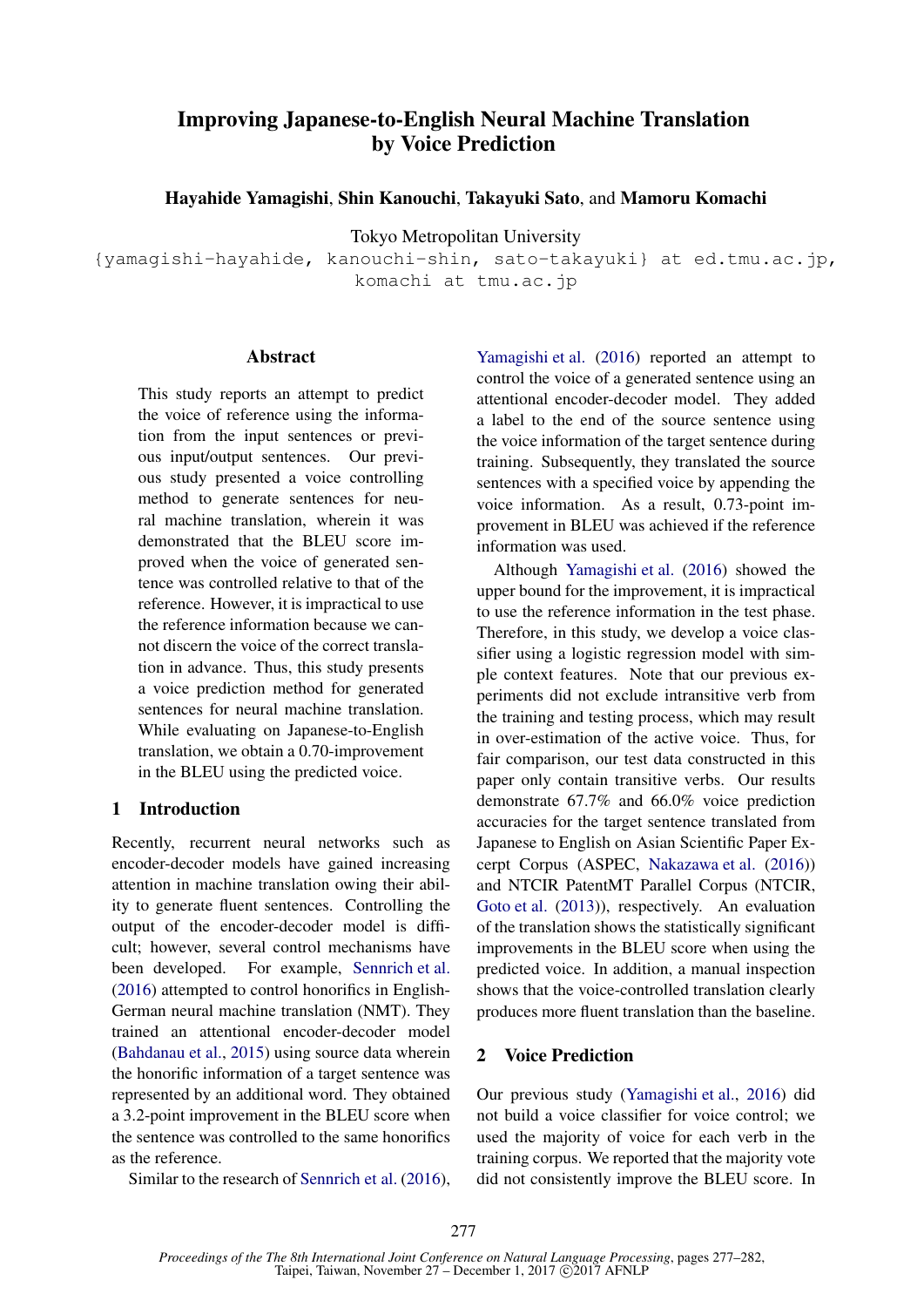contrast, this study develops a voice classifier using the following seven features. In this way, we can consider the context information of the source and target languages when predicting the voice of generated sentences. Note that we expect not only the quality of the voice prediction but also the quality of the translation to improve. These features are concatenated as a vector used to train a logistic regression model.

- SrcSubj: Phrase embedding of the subject in a source sentence<sup>1</sup>.
- SrcPred: Phrase embedding of the predicate in a source sentence.
- SrcPrevPred: Phrase embedding of the predicate in the previous source sentence.
- SrcVoice: Voice of the source sentence.
- TrgPrevObj: Word embedding of the objects in the previous target sentence.
- TrgPrevVoice: Voice of the output sentences from previous three sentences.
- TrgVoicePrior: The majority of target voice of each predicate phrase in a source sentence.

The phrase embeddings are the average of the all the word embeddings, except for alphabets, numerals, and punctuation marks in the phrase. All features are calculated from the information obtained from the main clauses. "Previous sentence" is flagged when an input sentence is not the first sentence in a document. We use SrcPrevPred, Trg-PrevObj, and TrgPrevVoice to consider the information structure of a document.

TrgPrevVoice and TrgVoicePrior accept only three values, i.e., "Active," "Passive," and "No information." TrgVoicePrior represents the relation between the predicate of a source sentence and the voice of a target sentence. If the predicate of a test sentence is included in the training data, we obtain the majority of the voice distribution each predicate phrase in the training data. It can be noted that only the value of TrgVoicePrior was directly used as a label by Yamagishi et al. (2016); TrgVoicePrior was not used as a feature in the logistic regression model.

SrcVoice represents the voice of the source side. However, unlike English, it is difficult to formulate simple rules to obtain the voice of Japanese

sentences<sup>2</sup>. Thus, this feature shows whether the sentence has an auxiliary verb of representing passive voice.

# 3 Experiments

#### 3.1 The Control Framework

Here we explain the voice controlling method proposed by Yamagishi et al. (2016) for Japanese-to-English NMT. We parse the target sentence and then evaluate the result to determine whether the ROOT is a past participle and whether it has a beverb in the children. If both the conditions are satisfied, the target sentence is considered "passive." Otherwise, it is considered "active." The voice information is added to the end of the source sentence as a word. Finally, we create a new training corpus using labeled sentences. In the test phase, an <Active> or <Passive> label is added to the end of the source sentences to generate sentences in the desired voice.

# 3.2 Settings

We experimented with four labeling patterns.

ALL ACTIVE: All sentences to active voice.

ALL\_PASSIVE: All sentences to passive voice.

REFERENCE: Each sentence to the same voice as that of the reference sentence.

PREDICT: Each sentence to the predicted voice.

We mainly use the ASPEC (Nakazawa et al., 2016) in this experiment. The ASPEC comprises abstracts from scientific papers. We reconstructed the ASPEC as a document-level bilingual corpus. Sentences with more than 50 words from the training data are deleted, and the parallel documents that comprise continuous sentences are collected. As a result, the number of sentences in the training data is 1,103,336 (329,025 documents; the average number of sentences per document is 3.35). The original test data comprises 453 documents (four sentences in each document). Thus, it has 1,812 sentences in total. To evaluate voice control accuracy, we select 100 active sentences and 100 passive sentences from the top of the original test data. As stated in Section 1, sentence pairs whose ROOT of the reference is an intransitive verb are

 $1$  We extract the NP with the nominative case particle.

<sup>2</sup> In Japanese, the auxiliary verbs "れる (*reru*)" or "られ る (*rareru*)" are typically used in the passive voice. However, they are also used to represent possibility or honorifics. It is difficult to apply simple rule to distinguish their usage.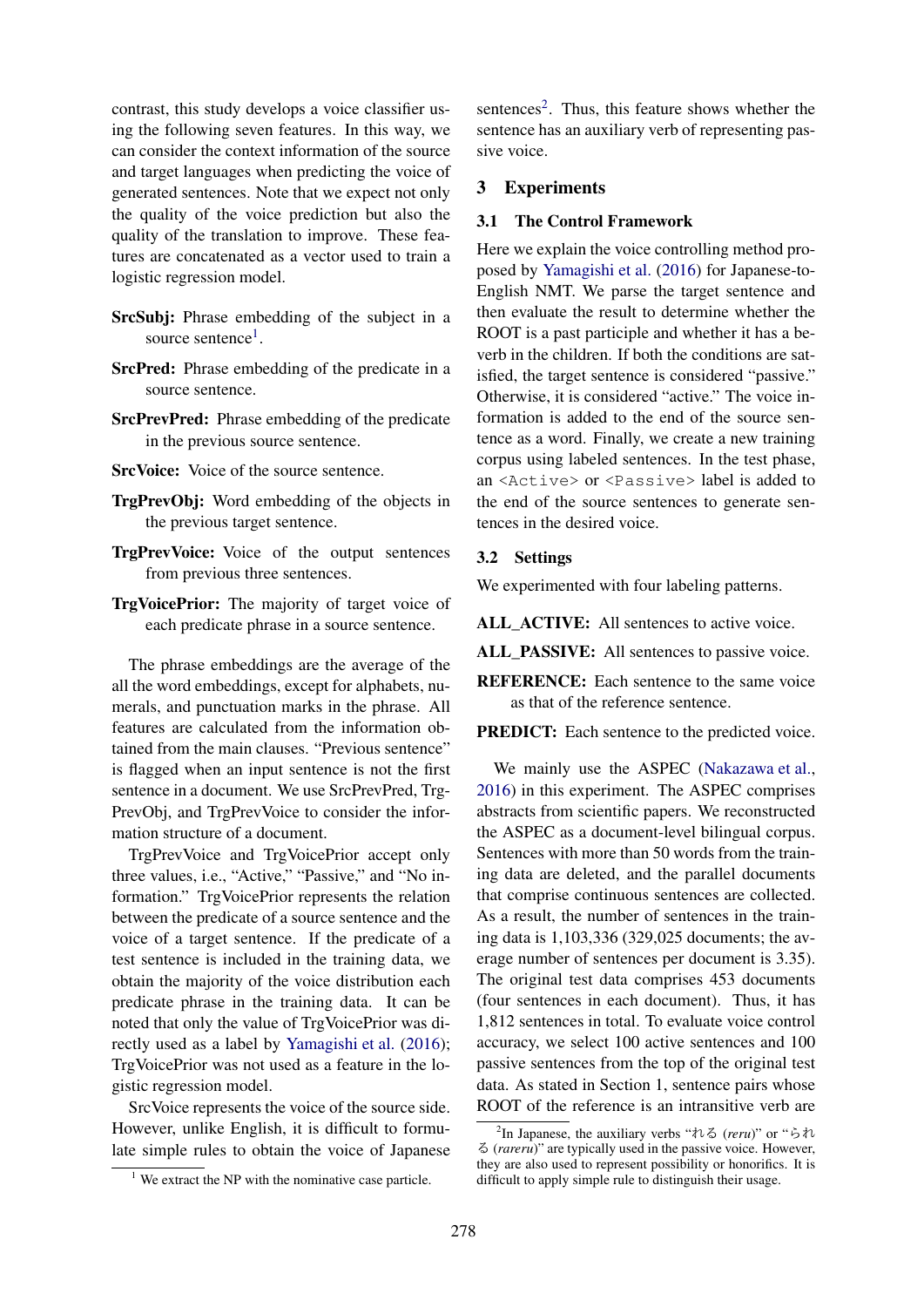omitted from the test data because it may not be possible to generate the passive sentences.

We also use the NTCIR Corpus (Goto et al., 2013) to investigate the corpus-specific tendencies. As a result of the preprocessing used with the NTCIR, the number of sentences in this training data is 1,169,201. The NTCIR10 development data and test data are used, which include 2,741 and 2,300 sentences, respectively. Note that we could not reconstruct this corpus at a documentlevel one. Therefore, our voice classifier only uses the sentence-level features in the experiments of voice prediction experiments.

The experimental results are based on accuracy, BLEU scores (Papineni et al., 2002), and human evaluation. Two types of accuracy were considered, i.e., voice accuracy and control accuracy. Voice accuracy is calculated as the agreement between the voice of the reference and that of the generated sentence. Control accuracy is calculated as the agreement between the label and the voice of the generated sentence. Note that only one evaluator performs annotation. We do not consider subject and object alternation because this evaluation only focuses on the voice of the sentence. We show two BLEU scores, i.e., BLEUall and BLEU200. BLEUall represents the score evaluated using all official test data, and BLEU200 represent the score evaluated using arranged test data described earlier. We statistically evaluate the BLEU scores using the bootstrap resampling implemented in Travatar<sup>3</sup>. The human evaluation involves pairwise comparison between the baseline results and the REFERENCE results (Base:REF) or between the baseline results and the PREDICT results (Base:PRED). The evaluator of this comparison is only one. Note that the evaluator differs from the voice label annotator.

We use  $CaboCha<sup>4</sup>$  (Ver. 0.68) to parse the Japanese sentences, and the Stanford Parser<sup>5</sup> (Ver. 3.5.2) to parse the English sentences. Scikitlearn (Ver. 0.18) is used to implement logistic regression. The word embeddings<sup>6</sup> (Mikolov et al., 2013) that we use as the features for voice prediction are trained using the source side of training corpus of ASPEC with 100 dimensions. The voice-labeling performance is 95%.

We obtain two NMT models, one trained using

the original corpus and the other trained using the labeled corpus. The former model is the baseline. These models are optimized by Adagrad (learning rate: 0.01). The vocabulary size is 30,000, the dimensions of the embeddings and hidden units are 512, and the batch size during training is 64. We train both the models for 15 epochs. We use Chainer (Ver. 1.18; Tokui et al. (2015)) to implement NMT models proposed by Bahdanau et al. (2015). We train Word2Vec with all 3,008,500 sentences in the ASPEC original training data for initializing the word vectors. Likewise, we use the source side of the training corpus of NTCIR to train Word2Vec for the experiments of NTCIR.

#### 4 Results and Discussion

#### 4.1 Voice Classifier Result

Table 1 summarizes the results of label prediction and an ablation test for feature selection. Yamagishi et al. (2016) reported that the accuracy of the majority voice was 63.7% on the ASPEC. Therefore, we obtained slight improvements in those scores by using the regression model with several features.

First, we discuss the result using ASPEC. The model using SrcPred, TrgPrevVoice, and TrgVoicePrior obtains the highest accuracy. The most important feature is SrcPred. The words included in the predicate phrase have some tendencies in each voice. TrgVoicePrior comprises the majority of the information in the training data. It is possible that this feature is inaccurate for verbs having no voice skewness tendency. TrgPrevVoice is also a useful feature to predict the voice, except for the first sentence in each document. SrcVoice is not a useful feature because the voice of the source sentence is not always the same as that of the target sentence. The voice concordance rate between languages is 53.5% on ASPEC.

Accuracy decreases using the other features. SrcSubj and TrgPrevObj are useless because many source sentences do not contain any subject and many target sentences do not contain any object. SrcPrevPred is ineffective because the voice seems to be determined by the discourse structure of the target sentences. We consider that the voice of output sentence is influenced by the words included in the previous outputs. However, our classifier only requires the voice information for the previous outputs.

Second, we discuss the result obtained using the

<sup>3</sup> http://www.phontron.com/travatar/index.html

<sup>4</sup> https://taku910.github.io/cabocha/

<sup>5</sup> http://nlp.stanford.edu/software/lex-parser.shtml

<sup>6</sup> https://radimrehurek.com/gensim/models/word2vec.html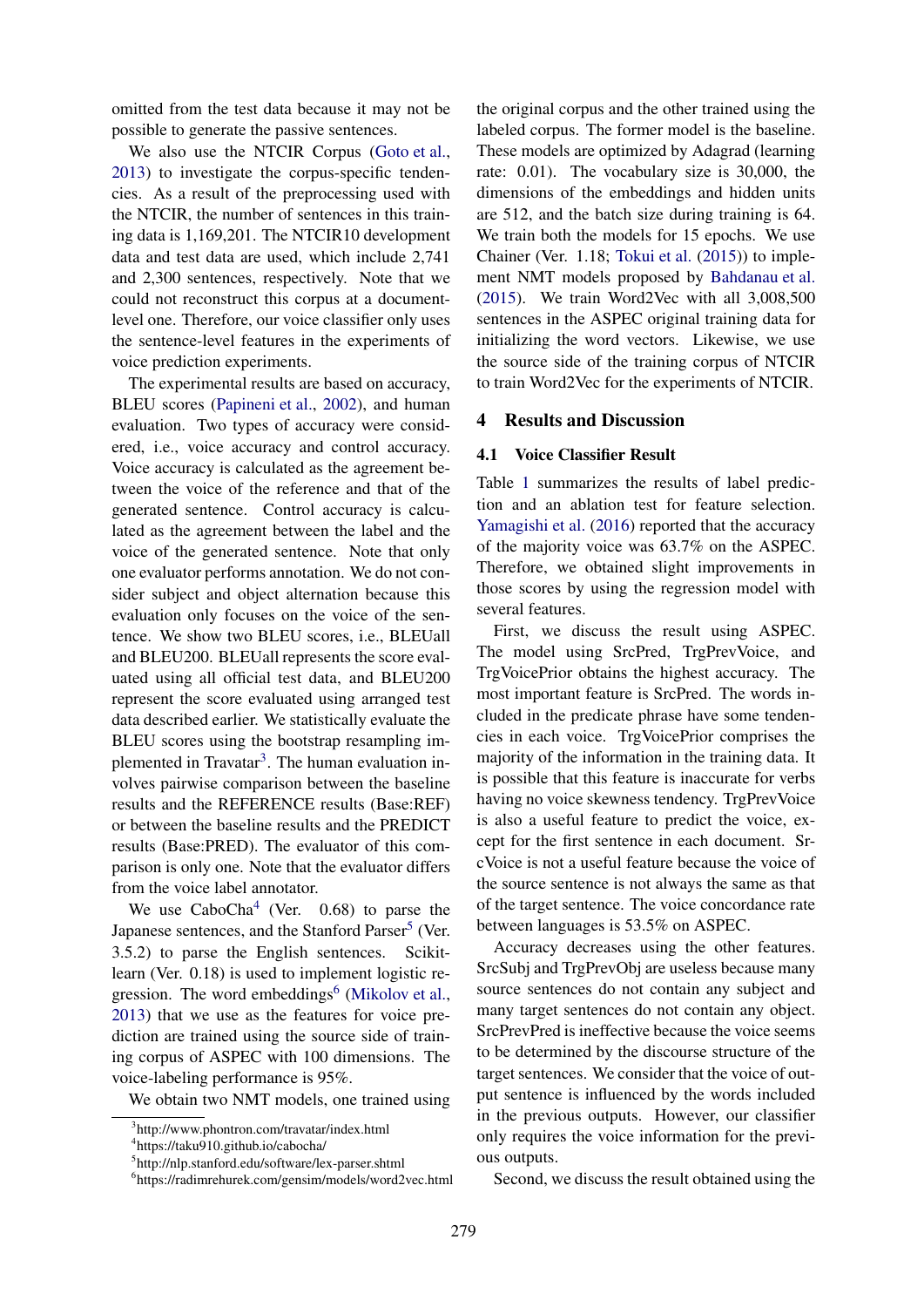| Feature \ Corpus     |      |          |      |      |      | <b>ASPEC</b> |      |      |      |      |      |      | <b>NTCIR</b> |      |      |
|----------------------|------|----------|------|------|------|--------------|------|------|------|------|------|------|--------------|------|------|
| SrcSubj              |      |          |      |      |      |              |      |      |      |      |      |      |              |      |      |
| SrcPred              |      |          |      |      |      |              |      |      |      |      |      |      |              |      |      |
| <b>SrcPrevPred</b>   |      |          |      |      |      |              |      |      |      |      |      |      |              |      |      |
| SrcVoice             |      |          |      |      |      |              |      |      |      |      |      |      |              |      |      |
| TrgPrevObj           |      |          |      |      |      |              |      |      |      |      |      |      |              |      |      |
| <b>TrgPrevVoice</b>  |      |          |      |      |      |              |      |      |      |      |      |      |              |      |      |
| <b>TrgVoicePrior</b> |      |          |      |      |      |              |      |      |      |      |      |      |              |      |      |
| Accuracy $(\%)$      | 67.2 | 67<br>-3 | 65.2 | 67.2 | 66.9 | 67.3         | 65.9 | 65.4 | 67.5 | 67.7 | 65.7 | 65.9 | 65.9         | 65.8 | 66.0 |

Table 1: Results of label prediction and ablation test for feature selection. "✓" represents "used", and "—" represents "cannot be used" in each column.

NTCIR corpus. Herein, the highest accuracy is 66.0%, which is obtained by the model using three features, i.e., SrcSubj, SrcPred, and SrcVoice. SrcVoice is the best predictive feature because the voice concordance rate is 63.3% on NTCIR. When we examine the top 50 most frequent predicates in both corpora, auxiliary verbs that represent passiveness are found in five predicates in the AS-PEC, while auxiliary verbs are found in 17 predicates in the NTCIR. If a source sentence includes those 17 predicates, the generated sentence tends to be a passive sentence. It is not clear why the effective features for voice prediction differ in these corpora because the percentages of sentences that do not have the subject are quite similar.

# 4.2 Translation Result

Table 2 shows the voice controlling results. "Other" indicates that the generated sentence is unreadable and that it does not include a verb.

Table 2(a) shows the result using ASPEC. The baseline model tends to generate a passive sentence, although the number of active sentences is greater than that of the passive sentences in the training data. This occurs because the generated sentence using a transitive verb tends to be a passive sentence under the general condition due to the fact that active sentences in the training data may contain an intransitive verb. We perform Base:REF comparison in which a human evaluator assessed that REFERENCE is better than the baseline model. We can obtain further improvement if we can appropriately change the voice of the generated sentence to that of the reference. With PRE-DICT, we obtain a 0.70-point improvement in the BLEUall score. The score of Base:PRED is close to that of Base:REF. Although we do not use the reference information in PREDICT, we obtain a promising result in human evaluations using the proposed method.

We observe the same tendencies when using the NTCIR, as shown in Table 2(b). The improvement to the BLEUall score between Baseline and REFERENCE is less than that in the ASPEC experiment. If an NMT model tends to generate sentences in a particular voice, the voice control method fixes this tendency. We can observe this tendency in the voice accuracy of Baseline; however, this is not observable in the training data. Thus, the voice control method becomes more effective when voice accuracy is low.

### 4.3 Discussion of Translation

Table 2 shows that it was difficult to generate active sentences. It is difficult for the model to generate an appropriate subject when a sentence is forced to become an active sentence despite it should be a passive sentence. The model tends to generate appropriate subjects only if a highfrequency verb is included in the generated sentence. In the NTCIR experiment, the model tends to generate the passive sentences, even though it is forced to produce active sentences when the source sentence has an auxiliary verb which represents passiveness. This tendency is not observed with the ASPEC because this corpus includes fewer sentences with such auxiliary verbs than the NTCIR. The reasons why ALL\_PASSIVE obtains high accuracy is that these problems do not occur when generating the passive sentences.

Table 3 summarizes the examples of the generated sentences on the experiment using ASPEC. Example 1 shows that the voice of the generated sentence was appropriately controlled in the case of a single sentence. The voice controlling method only annotates voice information for the main clause; however, some input sentences are complex sentences. Examples 2 and 3 show the results of the subordinate clause and coordinate clause, respectively. The voice of the main clause is different from that of the subordinate clause at "to be Passive" in Example 2, although the voice of the main clause is the same as that of the coordinate clause in Example 3.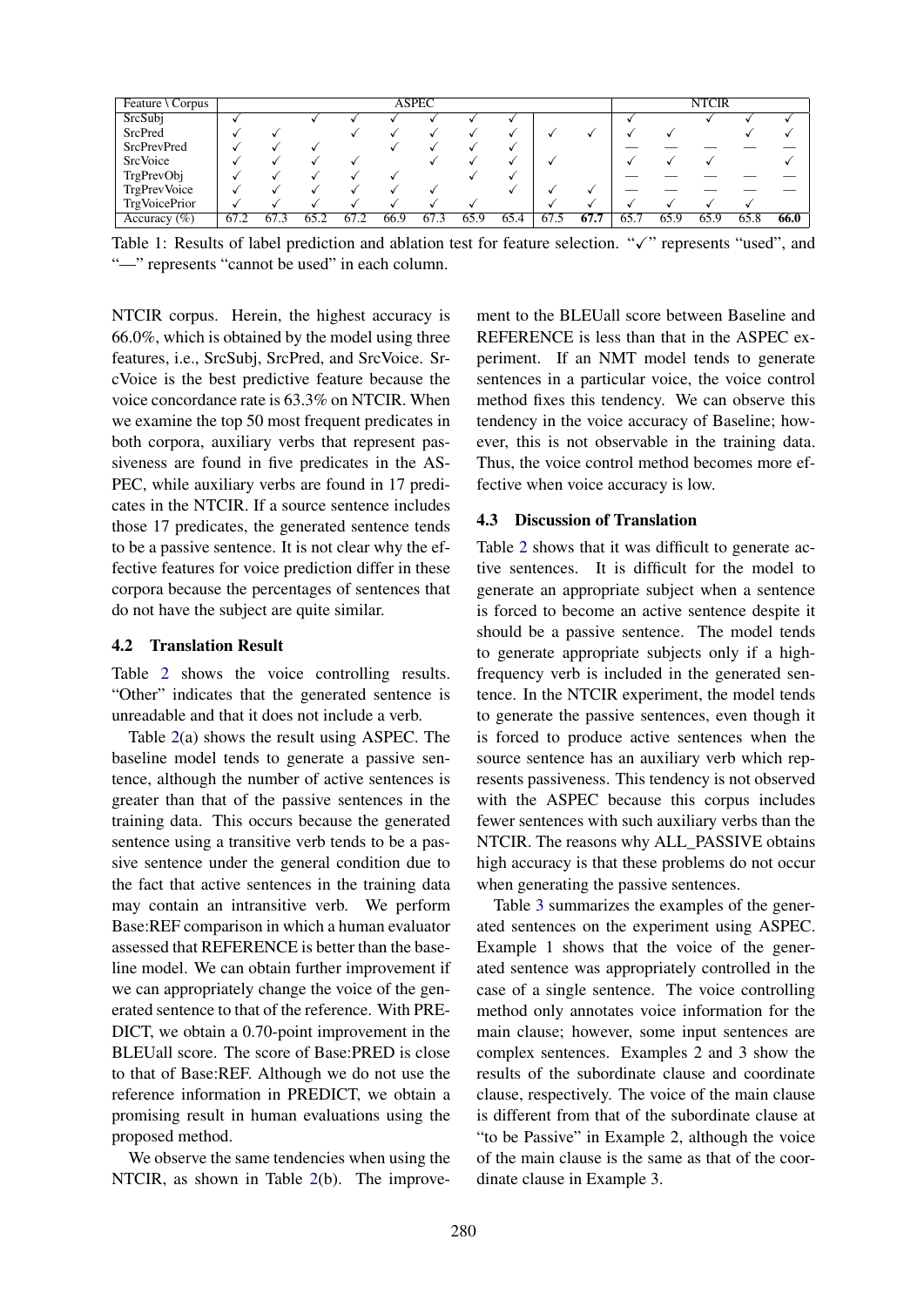| Experiment                   | # Active | # Passive  | $\overline{\text{# Other}}$ | Voice acc. | Control acc. | <b>BLEU200</b> | <b>BLEUall</b> | Base:REF | Base:PRED |
|------------------------------|----------|------------|-----------------------------|------------|--------------|----------------|----------------|----------|-----------|
| Reference                    | 100      | 100        |                             |            |              |                |                |          |           |
| Baseline                     | 31       | 163        | 6                           | 60.5%      |              | 20.60          | 17.16          | 80       | 76        |
| <b>ALL ACTIVE</b>            | 147      | 44         | 9                           | 57.5%      | 73.5%        | 20.22          |                |          |           |
| <b>ALL PASSIVE</b>           | 6        | 189        | 5                           | 51.0%      | 94.5%        | 20.18          |                |          |           |
| <b>REFERENCE</b>             | 82       | 113        | 5                           | 89.0%      |              | $***22.47$     | $**18.78$      | 120      |           |
| <b>PREDICT</b>               | 74       | 118        | 8                           | 64.0%      | 89.0%        | 21.05          | $*17.86$       |          | 124       |
| (a) Experiments using ASPEC. |          |            |                             |            |              |                |                |          |           |
| Experiment                   | # Active | # Passive  | # Other                     | Voice acc. | Control acc. | BLEU200        | <b>BLEUall</b> |          |           |
|                              |          |            |                             |            |              |                |                |          |           |
| Reference                    | 100      | $100^{-7}$ | --                          |            |              |                |                |          |           |
| Baseline                     | 69       | 127        | 3                           | 66.0%      |              | 31.80          | 29.29          |          |           |
| <b>ALL ACTIVE</b>            | 127      | 69         | 4                           | 71.0%      | 63.5%        | 31.91          |                |          |           |
| <b>ALL PASSIVE</b>           | 17       | 186        | 3                           | 55.0%      | 93.0%        | 32.32          |                |          |           |
| <b>REFERENCE</b>             | 80       | 116        | 4                           | 89.5%      |              | $**33.90$      | $*29.80$       |          |           |
| <b>PREDICT</b>               | 73       | 122        | 5                           | 69.5%      | 83.0%        | 33.16          | 29.59          |          |           |
| (b) Experiments using NTCIR. |          |            |                             |            |              |                |                |          |           |

Table 2: Performance of voice control, BLEU score, and the result of the human evaluations in each corpus. These scores are calculated by original test data except for BLEUall. \* represents the p-value < 0.05, and  $**$  represents the p-value  $< 0.01$  over the baseline.

| Example 1 | Source        | リサイクルに関する最近の話題を紹介した.                                                                                    |
|-----------|---------------|---------------------------------------------------------------------------------------------------------|
|           | Reference     | recent topics on recycling are introduced.                                                              |
|           | To be Active  | this paper introduces recent topics on the recycling.                                                   |
|           | To be Passive | recent topics on the recycling are presented.                                                           |
| Example 2 | Source        | また、ドットの形状及び結晶性は温度に依存することも分かった.                                                                          |
|           | Reference     | it was also proven that the shape and crystallinity of the dots were dependent on temperatures.         |
|           | To be Active  | the morphology and the crystallinity of the dots depended on the temperature.                           |
|           | To be Passive | it was also found that the shape and the crystallinity of the dots depend on the temperatures.          |
| Example 3 | Source        | 超電導材料開発のためのデータベースを構築し、材料設計用演えきシステムの開発を行った。                                                              |
|           | Reference     | a database for development of superconducting material was constructed, and deduction system for        |
|           |               | material design was developed.                                                                          |
|           | To be Active  | we constructed a database for the development of superconducting materials and developed a deduction    |
|           |               | system for material design.                                                                             |
|           | To be Passive | a database for the development of superconducting materials was constructed, and the <unk> system</unk> |
|           |               | for material design was developed.                                                                      |

Table 3: Examples of the generated sentences on the experiment using ASPEC.

| Clause type |           | <b>ALL_ACTIVE</b> | ALL PASSIVE |
|-------------|-----------|-------------------|-------------|
| Coordinate  | # Active  | 22                |             |
|             | # Passive | 19                | 40          |
|             | # Total   | 41                | 48          |
|             | Agreement | 63.4%             | 77.1%       |
| Subordinate | # Active  | 29                | 21          |
|             | # Passive | 15                | 13          |
|             | # Total   | 44                | 34          |
|             | Agreement | 55.5%             | 38.2%       |

Table 4: The number of coordinate or subordinate clause in each voice on ASPEC.

Table 4 summarizes the results of the coordinate and subordinate clauses on the experiment of ASPEC. "Agreement" in this table represents the concordance rate between the voice of the main clause and that of each clause. If this rate is high, the voice of all clauses in a sentence is controlled to the same voice as the added label. The voices of the dependent clauses are not controlled, although the voice of the main clause can be controlled at high accuracy. As mentioned previously, the translation model tends to generate a passive sentence when it is expected to generate a transitive verb. We recognize the same tendency in the generation of the voice of the coordinate clause. Conversely, the voice of the subordinate clause tends to be active because the "be-verb + adjective" structure or "be-verb + noun" structure tends to be used in the subordinate clause, as in the abovementioned example. Hence, the proposed method greatly influences the main clause to which the voice information is added, although it also affects the dependent clauses.

# 5 Conclusion

This paper reported an attempt to predict the voice of reference sentence to improve the translation quality using the voice controlling method. We used simple features to train the logistic regression model. As a result, we predicted the voice of the reference sentences at 67.7% accuracy on AS-PEC and at 66.0% on NTCIR, respectively. We observed difference of important features between the corpora. Certain improvement in BLEU score was achieved using the voice classifier results to output generated sentences in Japanese-to-English NMT. We will attempt to improve the quality of machine translation using context information of a document, including the voice information.